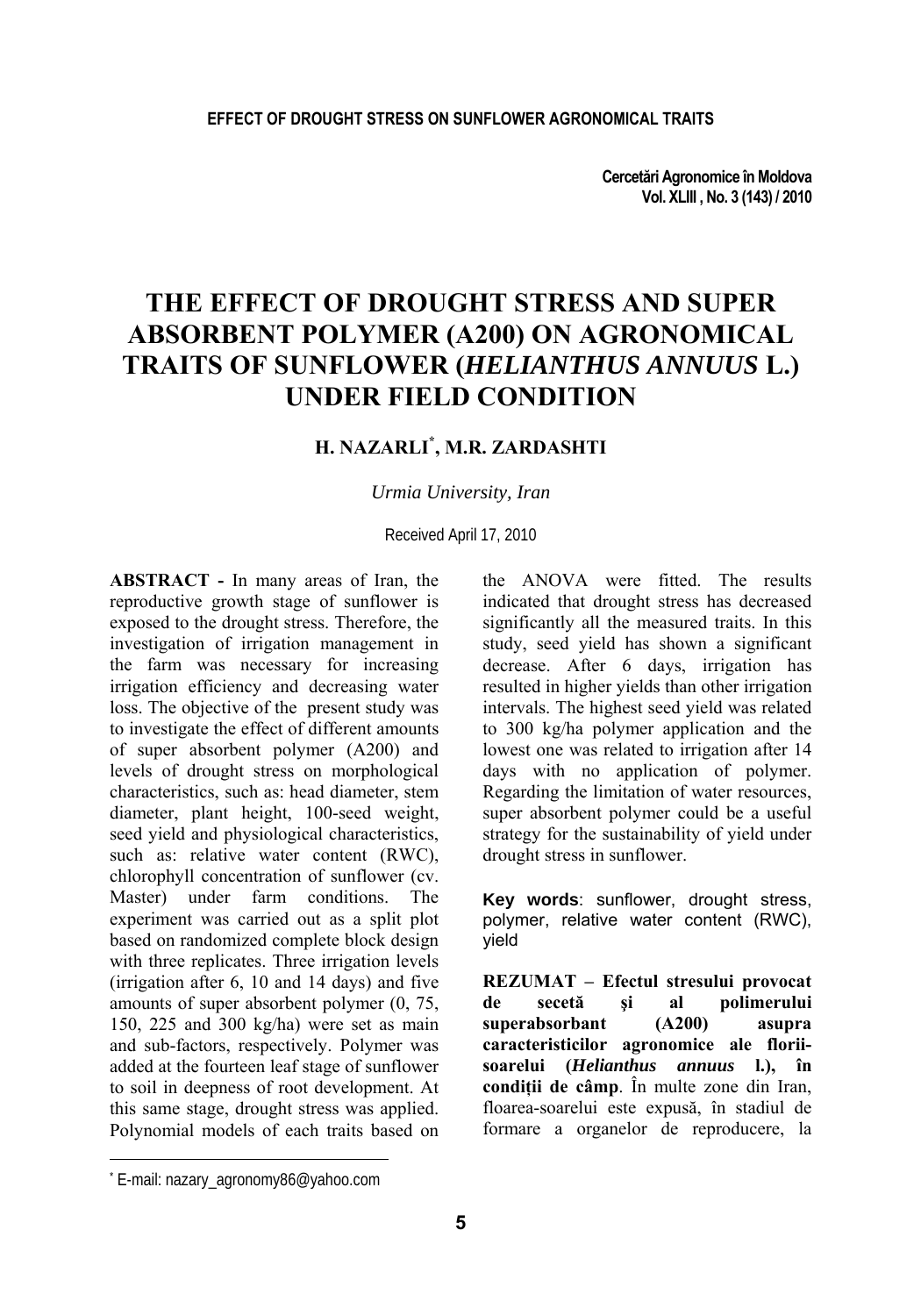stresul provocat de secetă. De aceea, sunt necesare cercetări privind managementul irigării în ferme, pentru a creşte eficienţa irigației și a reduce pierderile de apă. Obiectivul acestui studiu îl reprezintă efectul diferitelor cantităţi de polimer superabsorbant (A200) si al stresului provocat de secetă asupra unor caracteristici morfologice: diametrul capitulului, diametrul tulpinii, înălțimea plantei, greutatea a 100 achene, producţia de floarea-soarelui, precum şi caracteristici fiziologice: continutul de apă, continutul în clorofilă al florii-soarelui (cultivarul Master), în condiții de fermă. Experimentul a fost realizat pe o parcelă divizată, într-un bloc complet randomizat, în trei repetiții. Cele trei niveluri de irigare (irigarea după 6, 10 și 14 zile) și cele cinci cantități de polimer superabsorbant (0, 75, 150, 225, 300 kg/ha) au fost stabilite ca principalii factori şi, respectiv, subfactori. În sol, polimerul a fost adăugat în stadiul de 14 frunze : în acelasi stadiu, a actionat și stresul provocat de secetă. Au fost propuse modele polinomiale (ANOVA). Rezultatele au arătat că stresul provocat de secetă a dus la o scădere semnificativă a tuturor caracteristicilor analizate. Producția de sământă, în perioada de crestere a intervalelor de irigare, a scăzut semnificativ. Irigarea, după o perioadă de 6 zile, a dus la creşterea producţiei, în comparaţie cu alte intervale de irigare. Cea mai mare productie de sământă a fost realizată când s-au aplicat 300 kg/ha polimer, iar cea mai mică producţie s-a obţinut în cazul irigării după 14 zile, fără aplicarea polimerului. În ceea ce priveşte limitarea resurselor de apă, polimerul super absorbant poate fi o strategie folositoare pentru durabilitatea productiei de floarea-soarelui, în conditiile stresului cauzat de secetă.

**Cuvinte cheie**: floarea-soarelui, stresul cauzat de secetă, polimer, continutul de apă, productie

## **INTRODUCTION**

Sunflower (*Helianthus annuus* L.) is one of the most important oil crops and due to its high content of unsaturated fatty acids and to the lack of cholesterol oil has a desirable quality (Razi and Asad, 1998). Mazahery-Laghab *et al.,* (2003) reported that irrigation at the flowering stage increases the seed yield by more than 60% in comparison to the control. In an experiment on 14 sunflower cultivars, Razi and Asad (1998) indicated that irrigation has resulted in an increase in head size, stem diameter, plant height, 1000-seed weight and seed yield.

Erdem and Delibas (2003) demonstrated that the highest seed yield was obtained in the control treatment  $(T_1)$ , in which crop water requirement was applied during the total growth period and the lowest seed yield was obtained in the  $T_7$ treatment, where no irrigation water was applied during the total growth period.

Gas exchange parameters, transpiration (Tr) and net photosynthesis (Pn), regulated by stomatal conductance (gs) decrease as water stress increases in sunflower. Relative water content (RWC) is one of the most important parameters, which are most commonly used to assess plant water condition (Tezara *et al.,* 2002). Low RWC and leaf water potential inhibit the photosynthesis capacity of sunflower (Tezara *et al.,* 2002). Drought stress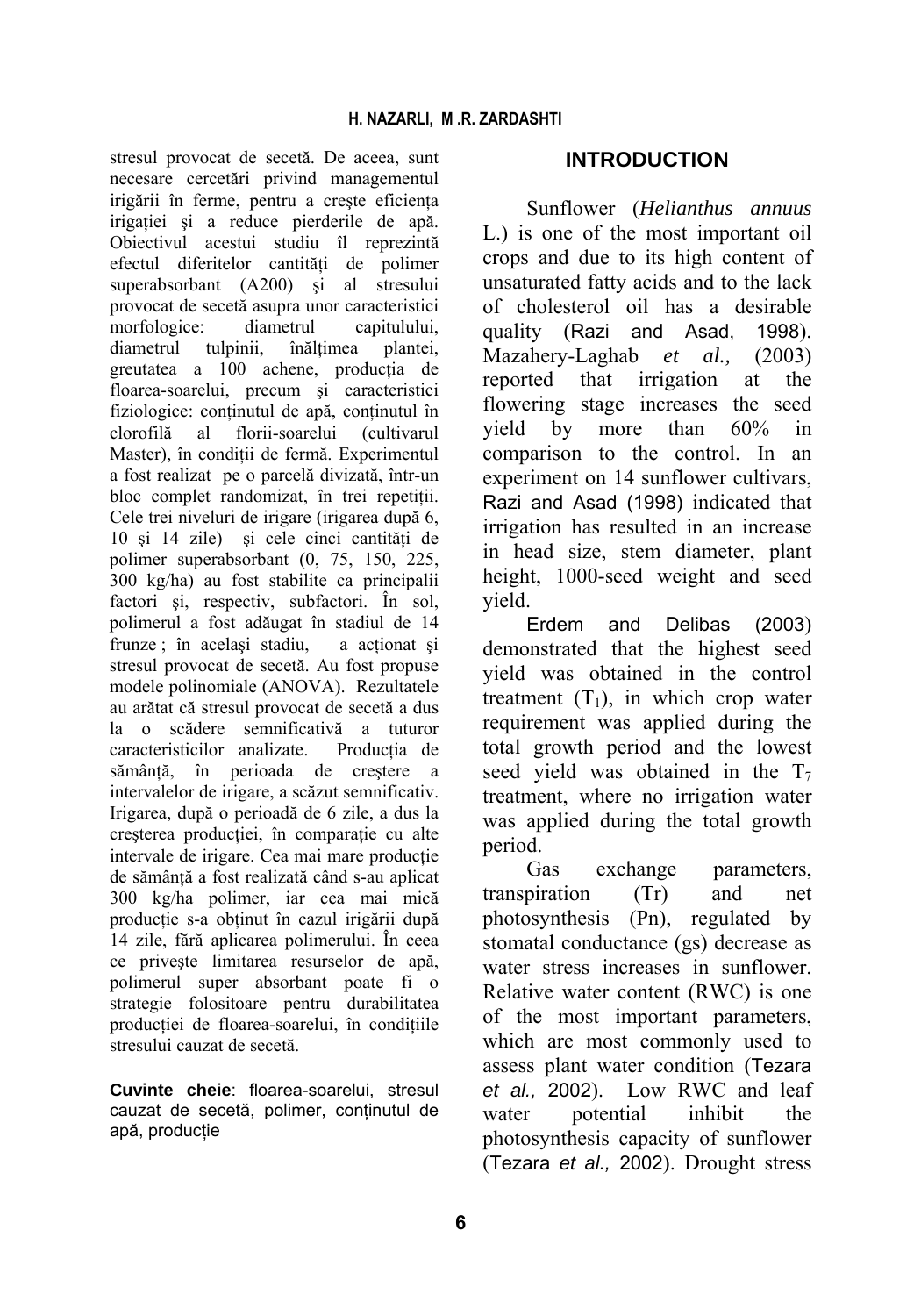has caused decreases in chlorophyll content when compared to the control (Manivannan *et al*., 2008). Although sunflower is moderately tolerant to water stress, its production is greatly affected by drought conditions (Tahir *et al*., 2002).

For an increased crop production in dryland environments, a greater percentage of the precipitation between crops must be stored in soil and the stored water and growing season precipitation must be used more efficiently. Super absorbent polymer may have great potential in restoration and reclamation of soil and storing water available for plant growth and production. Incorporation of polymer into soil has increased wheat dry weight (Jounson and Leah, 1990).

Super absorbent polymer can hold 400-1500 g of water per dry gram of hydrogel (Woodhouse and Johnson, 1991; Bowman and Evans, 1991).

Due to the limited water resources in the world, it is essential to save and economize their use. All types of hydrogels when used correctly and in ideal situation will have at least 95% of their stored water available for plant absorption (Johnson and Veltkamp, 1985). The aim of this study was the evaluation of the effect of five amounts of polymer (0, 75, 150, 225 and 300 kg/ha) and of three irrigation intervals (6, 10 and 14 days) on the morphological traits of sunflower (cv. Master) under field conditions.

# **MATERIALS AND METHODS**

This experiment was carried out at the farm of Urmia University in 2008. This region is found at latitude 37° and 32' N and longitude 45° and 5'E; its height is 1313 above the sea level. The climate of the region is cold and semidry. According to the 16-year statistics, the average rainfall amount and the area temperature are 184 mm and 12°C, respectively. Soil texture is clay loam, Electeric Conduct (EC) is equal to 1.3 mm cm and P.H is 7.6 ds/m at 0-30 cm depth. In this study, three irrigation levels (irrigation after 6, 10 and 14 days) and five amounts of super absorbent polymer (0, 75, 150, 225 and 300 kg/ha) were set as main and sub factors, respectively. The experiment was carried out as a split plot based on randomized complete block design with three replicates. Sunflower seeds (cv. Master) were cultivated in five lines of 5 m with 60 cm line interval and 20 cm bush interval on 9 May. During the growth season, hand weeding was done in necessary times, too. Polymer was added at the fourteenth leaf stage of sunflower to soil in deepness of root development; at this same stage, drought stress was applied. All the agronomical practices were carried out uniformly in all the treatments. The used soil amendment was a hydrophilic polymer, Superab A200, produced by Rahab Resin Co. Ltd., under license of Iran Polymer and Petrochemical Institute. The maximum durability of this matter is 7 years and the water uptake capacity  $(g/g)$  is equal to 220 in distilled water.

In the present study, five bushes were selected randomly from the middle part of each plot and all the traits of examined cases including 1000 seed weight, head diameter, height of stem, diameter of stem and seed yield were noted.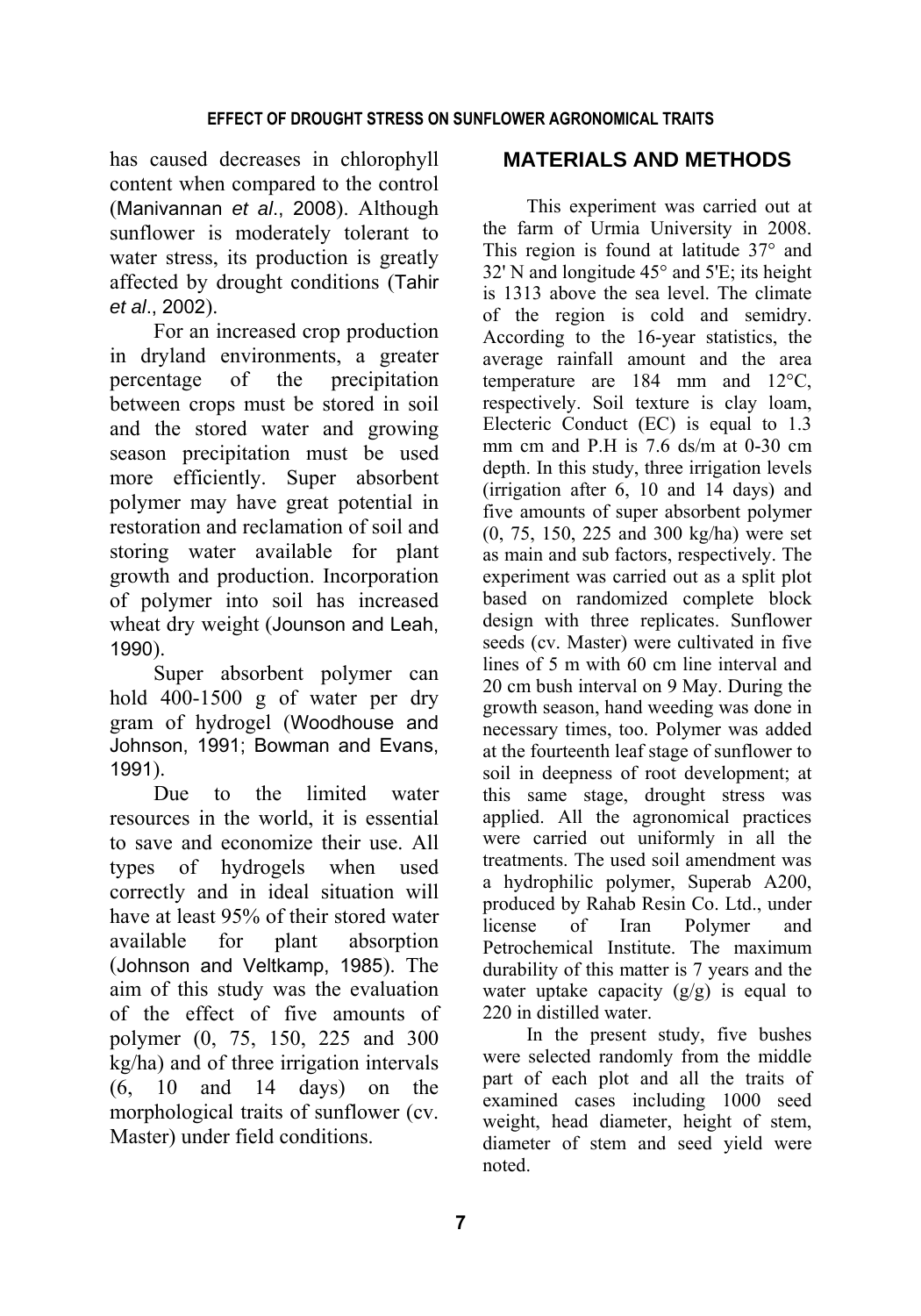Chlorophyll concentration was assessed using a chlorophyll meter (SPAD-502, Minolta), measurements being taken at three points of each leaf (upper, middle and lower part). The average of these three readings was considered as SPAD reading of the leaf.

The upper most fully expanded leaves were used for water status measurement, and observations were made between 10:00 h and 14:00 h.

RWC was determined as RWC = FW-DW/ TW-DW, where FW is fresh weight and TW is turgid weight after 24 h rehydration at 4°C in a dark room with the petioles placed in a container with distilled water; DW is dry weight after oven drying for 24 h at 80°C. In all cases, half of lamina of sampled leaf was used for RWC determination (lamina with midrib vein).

Statistical analysis was carried out through SAS software version 9.0, while drawing graphs was done by using Microsoft Office Excel 2007 software.

# **RESULTS AND DISCUSSION**

Plant height was significantly affected by water stress (irrigation frequency) (*Table 1*). Increasing irrigation interval has resulted in the decrease of plant height, so the highest (183.4 cm) and the lowest (98.2 cm) values were observed in 6 day irrigation interval and 300 kg/ha polymer and 14 days irrigation interval and no hydrogel, respectively (Figure 1). Polynomial model of this trait is plant height =  $143.33 +$  $966 \times 10^{-7}$   $\text{IP}^2 - 1757$   $10^{-6}$  $\text{I}^2$  $\text{P}$ .

Drought stress led to the reduction in stem cells, water potential to a lower level needed for cell elongation and, consequently, shorter internodes and stem height. The decrease in shoot length as response to drought may be either due to the decrease of cell elongation resulting from water shortage, which led to a decrease in each cell turgor, cell volume and, eventually, cell growth (Boyer, 1988) or due to blocking up of xylem and phloem vessels, thus hindering any translocation through (Lovisolo and Schuber, 1998).

Highly significant  $(P<0.01)$ differences were observed among water deficit treatments with respect to seed weight (*Table 1*). While increasing the irrigation interval, 100 seed weight was significantly reduced. Polynomial model of this trait is: W100A =  $5.509 + 4111 \times 10^{-6}$ IP - 244×10<sup>-6</sup>  $I^2$  P.

Our results were according to those obtained by Mekki *et al*., 1999; Goksoy *et al*., 2004; Chimenti *et al*., 2002. Drought stress had negative effect on current photosynthesis and remobilization, decreasing the mobilization of photosynthetic materials to the developing seeds. In addition, a reduction of 100-seed weight may occur due to a lower photosynthate production, because of excessive loss of leaves at the flowering stage (Rauf, 2008). High 100-seed weight, resulting from more irrigation, was probably due to the availability of adequate soil moisture and assimilates from source to sink during seed formation and seed ripping stages. Application of polymer tended to increase 100-seed weight of sunflower compared to the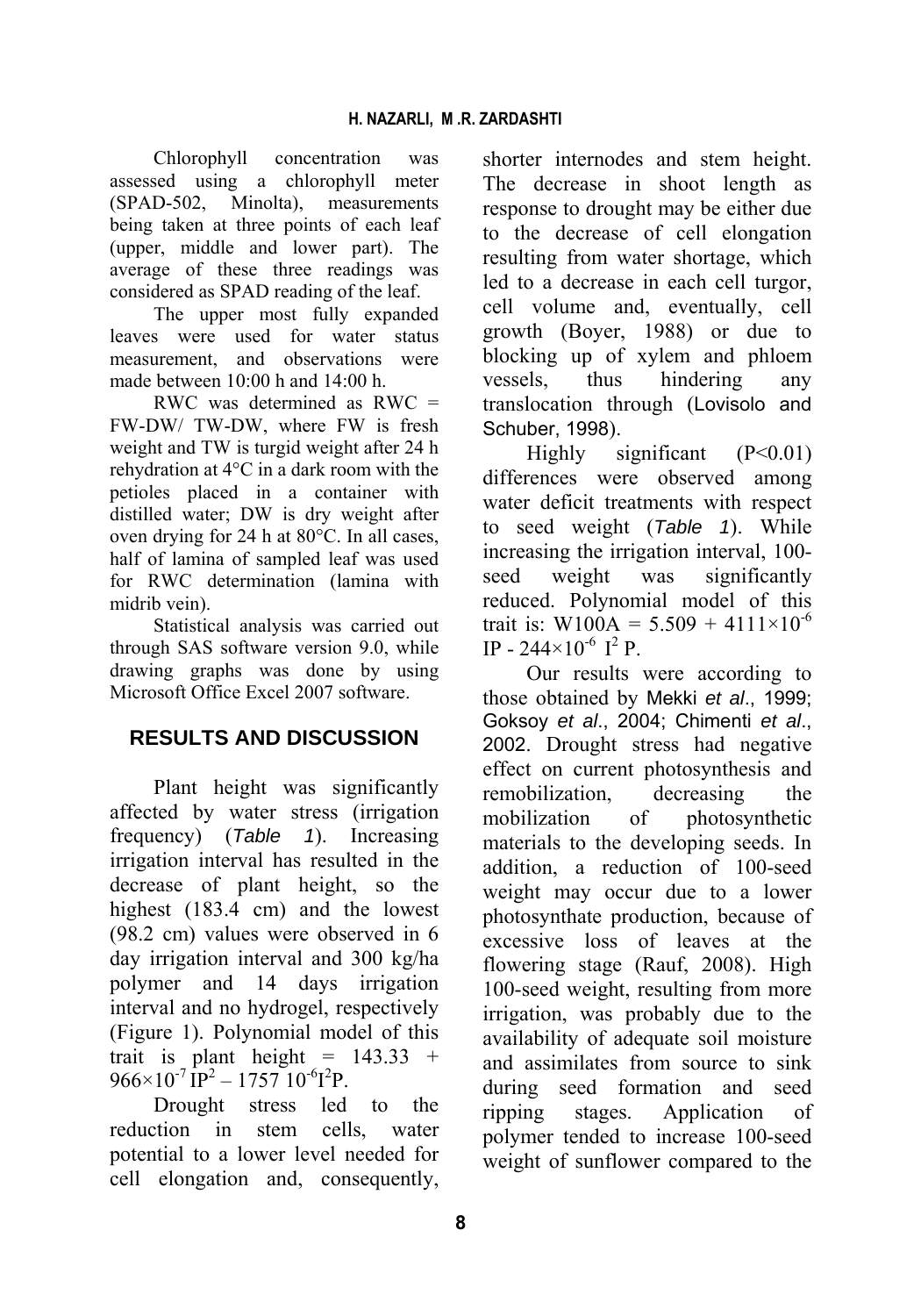#### **EFFECT OF DROUGHT STRESS ON SUNFLOWER AGRONOMICAL TRAITS**

control (without polymer). Confirmed results were obtained by Allahdadi *et al.,* 2005.

Data on head diameter showed that irrigation frequency had a significant effect on this parameter. Head diameter decreased by

increasing the drought stress. Polynomial models of this trait equal with H.D = 32 - 1.827 I + 0.0445  $I^2$ and H.D = 13.73 – 0.063 P +  $163 \times 10^{-5}$  $P^2 - 83 \times 10^{-7} P^3 + 1 \times 10^{-8} P^4$ .

|                                                                 |  |  |  | Table 1- Results of analysis of variance (mean squares) for the effect of drought |  |  |  |  |  |
|-----------------------------------------------------------------|--|--|--|-----------------------------------------------------------------------------------|--|--|--|--|--|
|                                                                 |  |  |  | stress and super absorbent polymer on the morphological traits of                 |  |  |  |  |  |
| sunflower ( <i>Helianthus annuus</i> L.) under field conditions |  |  |  |                                                                                   |  |  |  |  |  |

| S.O.V               | df | <b>MS</b>          |           |                    |               |              |  |  |
|---------------------|----|--------------------|-----------|--------------------|---------------|--------------|--|--|
|                     |    | DC                 | <b>PH</b> | <b>DS</b>          | Υ             | <b>W100A</b> |  |  |
| Replicate           | 2  | 95.01              | 8174.78ns | 2.25ns             | 4093150.5**   | 4.60ns       |  |  |
| Irrigation          | 2  | 212.87**           | 6864.94** | $1.76***$          | 20901995.3**  | 16.56**      |  |  |
| Linear (L)          | 1  | 420.67**           | 13614.1** | $3.50**$           | 41757841.2**  | 29.02**      |  |  |
| Quadratic (Q)       | 1  | $5.07**$           | 115.78**  | 0.02ns             | 46149.4ns     | $4.10**$     |  |  |
| Polymer             | 4  | 153.59**           | 2847.15** | $2.44**$           | 31417578.8**  | 25.16**      |  |  |
| Linear $(L)$        | 1  | 595.16**           | 10980.8** | $9.59**$           | 121977890.8** | 99.09**      |  |  |
| Quadratic (Q)       | 1  | 1.05ns             | 32.67ns   | $0.01$ ns          | 59758.2ns     | $0.01$ ns    |  |  |
| Cubic (C)           | 1  | $5.61**$           | 356.56ns  | $0.03*$            | 3211866.7**   | 1.31ns       |  |  |
| Quadratic (Qt)      | 1  | 12.53ns            | 18.53ns   | 0.13ns             | 420799.2ns    | 0.23ns       |  |  |
| Irrigation× Polymer | 8  | $1.03**$           | 365.63*   | $0.13***$          | 420400ns      | $1.95*$      |  |  |
| <b>LIxLP</b>        | 1  | $0.38**$           | 598.12**  | $0.20*$            | 483842.4ns    | $6.23**$     |  |  |
| LI×QP               | 1  | 3.0 <sub>ns</sub>  | 872.74ns  | $0.39*$            | 1336609.7ns   | 1.58ns       |  |  |
| <b>LI×CP</b>        | 1  | 0.09 <sub>ns</sub> | 1.93ns    | $0.00*$            | 356664.6ns    | 0.02ns       |  |  |
| LI×QtP              | 1  | 0.69 <sub>ns</sub> | 316.19ns  | $0.15*$            | 64728.1ns     | 0.31ns       |  |  |
| QI×LP               |    | 3.89ns             | 1083.78   | 0.00 <sub>ns</sub> | 709388.9ns    | 4.06         |  |  |
| QI×QP               | 1  | 0.12ns             | 1.31ns    | $0.02*$            | 2365ns        | 3.33ns       |  |  |
| QI×CP               | 1  | 0.02 <sub>ns</sub> | 49.57*    | 0.01 <sub>ns</sub> | 147347.2ns    | $0.03*$      |  |  |
| QI×QtP              | 1  | 0.04 <sub>ns</sub> | 1.37ns    | 0.28ns             | 262253.7ns    | 0.03ns       |  |  |

df: degree of freedom; MS: mean of square; DC: diameter of capitol; PH: Plant height; DS: diameter of stem; Y; seed yield; W100A: weight of 100 achenes; \*,\*\* significant at 0.05 and 0.01 probability levels, respectively; ns: non significant.

Human *et al*., 1990 declared that the head size was significantly reduced as water stress increased. In addition, comparable results were detected by Mekki *et al*., 1999 and Nezami *et al*., 2008. Irrigation after 6 days and 300 kg/ha polymer gave significantly large head diameter (28.06 cm) against the lowest one (9.34 cm), recorded under irrigation

after 14 days and no application of polymer. If head diameter was higher, more seeds would be produced. The results indicated that the effect of different amounts of polymer and different rates of consumed water had a significant  $(P<1%)$  effect on this parameter, but the interactive effect of the two above-mentioned factors was not significant (*Table 1*).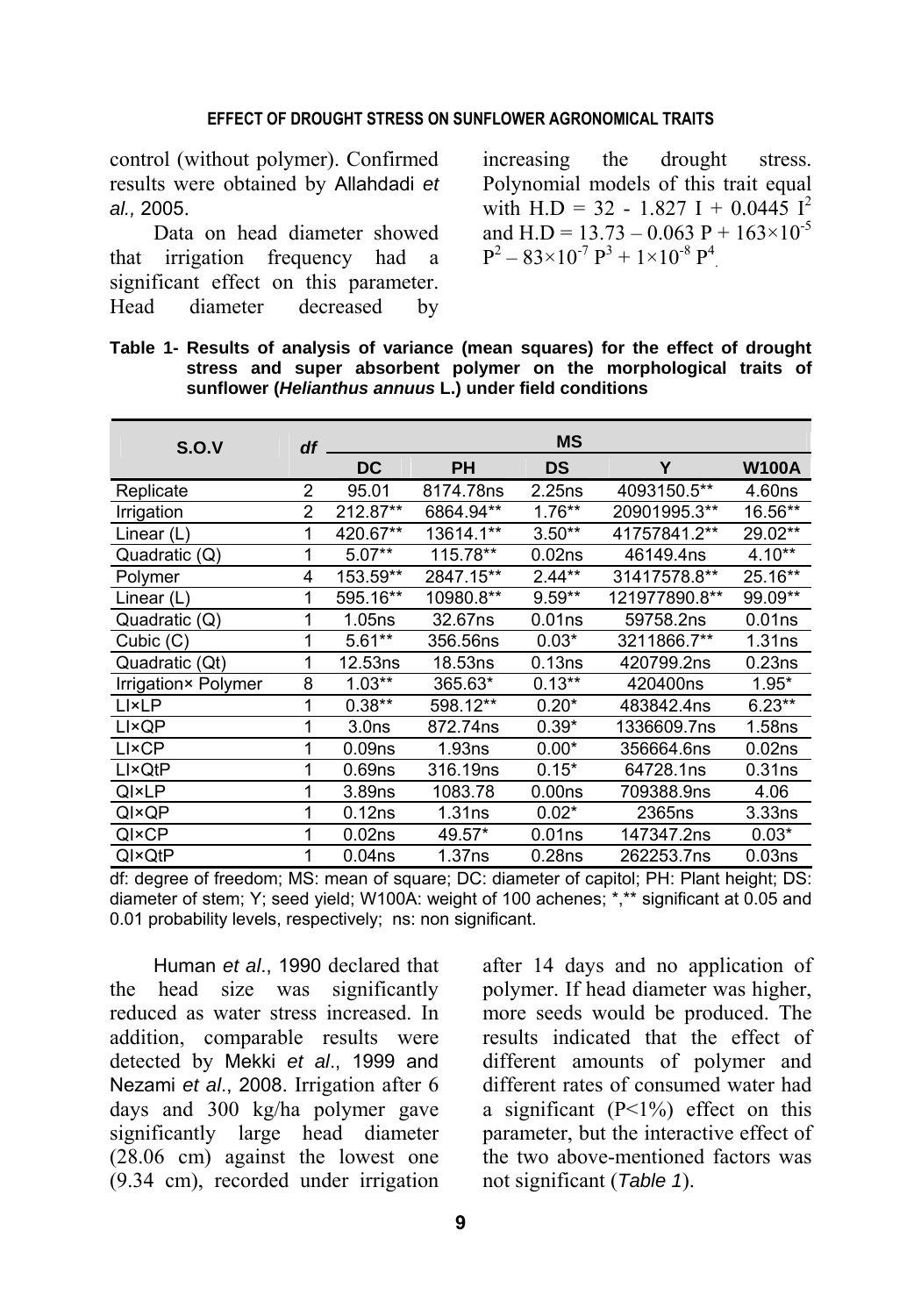





**100 seed weight (gr)**





**Cholorophyll content (mg/g FW)**



**Relative water content (%)**





**Yield (Kg)**

**Figure 1 - Effect of polymer and drought stress on agronomical traits in sunflower**

10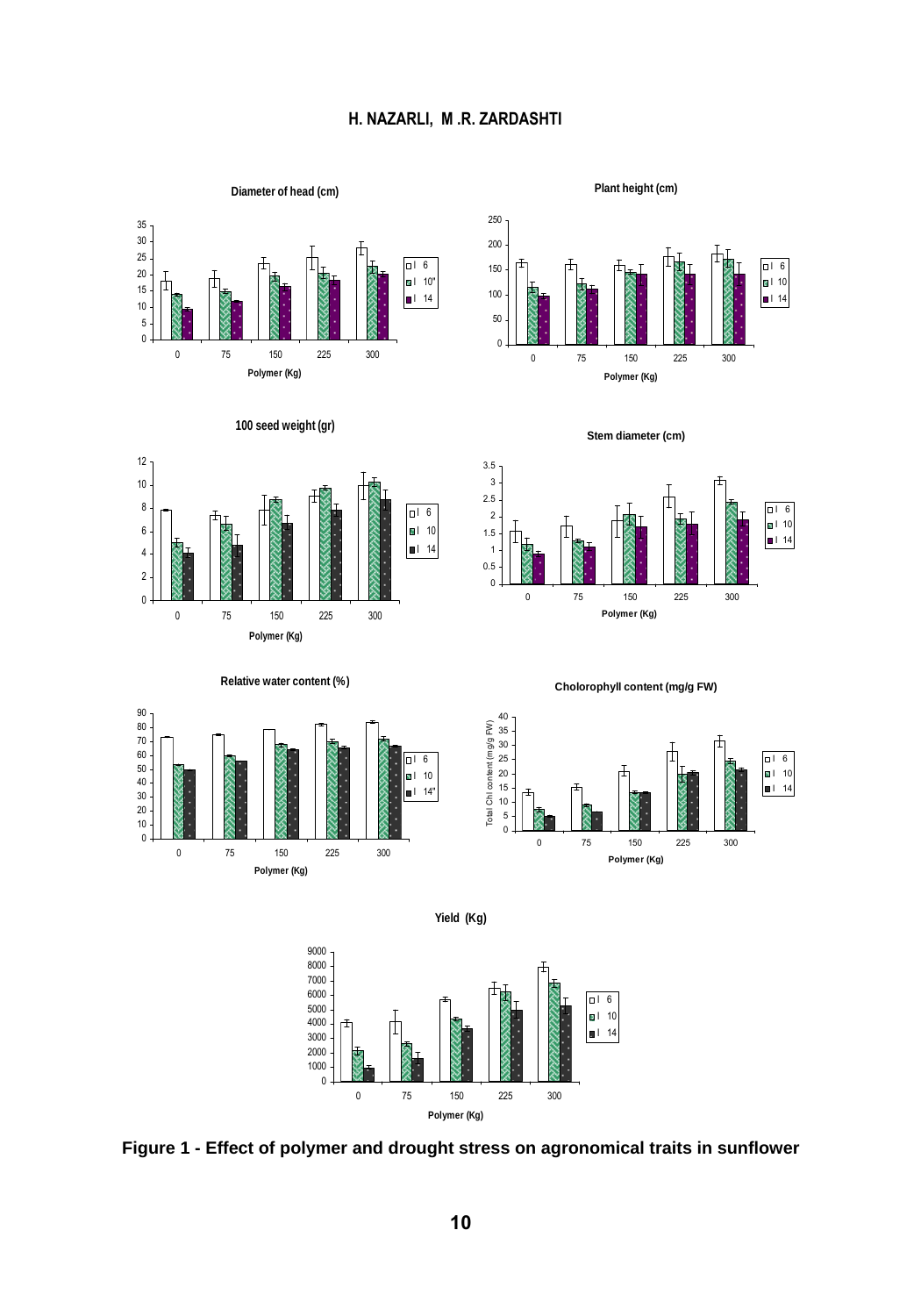Stems are an important structure of carbohydrate source in seed filling period. Our results showed that the effects of super absorbent polymer and irrigation regime  $(p<1%)$  and their interactions were significant (p<5%) for stem diameter (*Table 1*). The highest effect of polymer addition on the stem diameter is related to 225 and 300 kg/ha. The highest (3.08 cm) and the lowest (0.88 cm) values are related to 6 day irrigation interval and 300 kg/ha polymer and 14 day irrigation interval and no hydrogel, respectively (*Figure 1*). The polynomial model of this trait is stem diameter =  $1.472$  -  $706 \times 10^{-6}$  IP +  $632\times10^{-8}$  IP<sup>2</sup>.

Nezami *et al*. (2008) reported that the decrease of soil water content to 60 and 30% field capacity (FC) caused a 20 and 46% reduction in stem diameter, as compared to the control, respectively. Abedi-koupai and Asadkazemi (2006) indicated that the greatest effect of polymer addition on the shoot diameter of ornamental plant (*Cupressus arizonica*) was related to 6 g/kg.

Our results indicated that the effect of different amounts of polymer and different rates of consumed water had a significant  $(P<1%)$  effect on this parameter, but the interactive effect of the two above-mentioned factors was not significant (*Table 1*). Severe drought stress caused 77% diminution in seed yield compared to the control.

The polynomial models of this trait equal with  $Y = 7787.77 - 379.82$  $I + 4.24 I^2$  and  $Y = 2389.1 - 18.049 P$  $+ 0.434 P^2 - 0.0018 P^3 + 2 \times 10^{-6} P^4$ .

Comparable results were detected by Karam *et al*. (2007) and Erdem and Delibas (2003). There were marked responses in the seed yield, because of polymer application and increase in polymer concentration. Different amounts of polymer and irrigation interval have influenced seed yield. The results have shown that the highest seed yield (6944 kg/ha) was observed at 6 day irrigation interval and 300 kg/ha polymer and the highest irrigation interval without application of polymer caused the lowest yield (970 kg/ha). With increasing polymer, the yield of forage maize increased (*Karimi and Naderi, 2007*). *Allahdadi et al. (2005)* declared that yield and yield components of soybean were affected by polymer amounts, according to this highest yield and yield components obtained at 6 day irrigation interval and 225kg/ha. Finally, regarding the limitation of water resources, super absorbent polymer could be a useful strategy for yield sustainability under drought stress in sunflower.

In addition, our results indicated that the effects of super absorbent polymer, irrigation regimes and their interactions were significant  $(P<1%)$ for the relative water content (RWC) parameter (*Table 2*).

Polynomial model of RWC trait is RWC =  $60.843 + 0.0158$  IP +  $328 \times 10^{-7}$  IP<sup>2</sup> – 1385  $\times 10^{-6}$  I<sup>2</sup>P.

RWC has significantly diminished once with water stress application. Increasing irrigation intervals has resulted in the decrease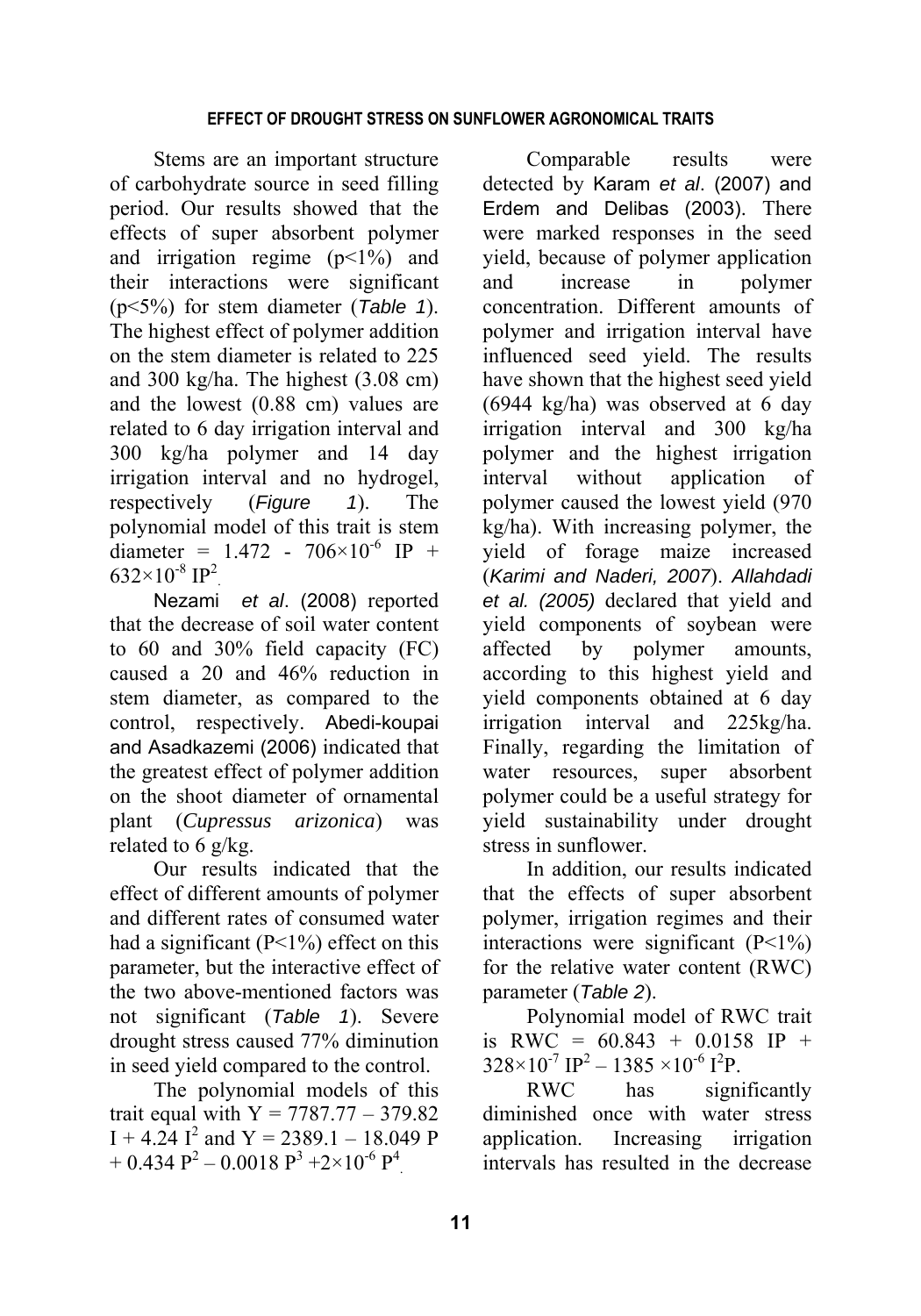in RWC, so the highest (83.82%) and the lowest (49.7%) values were observed in the 6 day irrigation interval and 300 kg/ha polymer and 14 day irrigation interval and no hydrogel, respectively (*Figure 1*). Poormohammad Kiani *et al*. (2007) declared that RWC of well-watered plants in recombinant inbred lines (RILs) of sunflower ranged from 80.4 to 91.7%, while in water-stressed plants, it ranged from 59.5 to 80.7%. Our results were concordant with those obtained by Jing and Huang (2002) and Unyayar *et al*. (2004).

Stomata are mainly sensitive to leaf water status, tending to close once with decreasing leaf water potential. In this situation, the rate of photosynthesis declined while the respiration rate increased.

SPAD reading was significantly affected by irrigation frequency (*Table 2*). There was an inverse proportional relationship between increasing the irrigation interval, on the one hand, and contents of chlorophyll from leaves, on the other hand.

**Table 2- Results of the analysis of variance (mean squares) for the effect of drought stress and super absorbent polymer on relative water content (RWC) and chlorophyll content of sunflower (***Helianthus annuus* **L.) under field conditions** 

| S.O.V                | df             | <b>MS</b>  |                    |  |  |
|----------------------|----------------|------------|--------------------|--|--|
|                      |                | <b>RWC</b> | Ch                 |  |  |
| Replicate            | 2              | 10.43ns    | 13.92**            |  |  |
| Irrigation           | $\overline{2}$ | 1332.35**  | 305.43*            |  |  |
| Linear(L)            | 1              | 2415.98**  | 532.73**           |  |  |
| Quadratic (Q)        | 1              | 248.73**   | 78.13ns            |  |  |
| Polymer              | 4              | 382.68**   | 504.40**           |  |  |
| Linear(L)            | 1              | 1437.44**  | 1954.21**          |  |  |
| Quadratic (Q)        | 1              | 78.28ns    | $10*$              |  |  |
| Cubic(C)             | 1              | $5.16**$   | 53.14**            |  |  |
| Quadratic (Qt)       | 1              | 9.83ns     | $0.27*$            |  |  |
| Irrigation × Polymer | 8              | 13.29**    | 2.02ns             |  |  |
| LI×LP                | 1              | $32.29*$   | 0.46 <sub>ns</sub> |  |  |
| LI×QP                | 1              | 33.92ns    | 3.59 <sub>ns</sub> |  |  |
| <b>LI×CP</b>         | 1              | 0.07ns     | 2.19 <sub>ns</sub> |  |  |
| LI×QtP               | 1              | 7.27ns     | 0.02 <sub>ns</sub> |  |  |
| QI×LP                | 1              | 25.25**    | $1.34*$            |  |  |
| QI×QP                | 1              | 6.59ns     | 4.91ns             |  |  |
| QI×CP                | 1              | $0.50**$   | 3.57ns             |  |  |
| QI×QtP               | 1              | 0.11ns     | 0.09 <sub>ns</sub> |  |  |

df: degree of freedom; MS: mean of square; RWC: relative water content ; Ch: chlorophyll content

\*, \*\* and ns: significant at 0.05 and 0.01 levels and non significant, respectively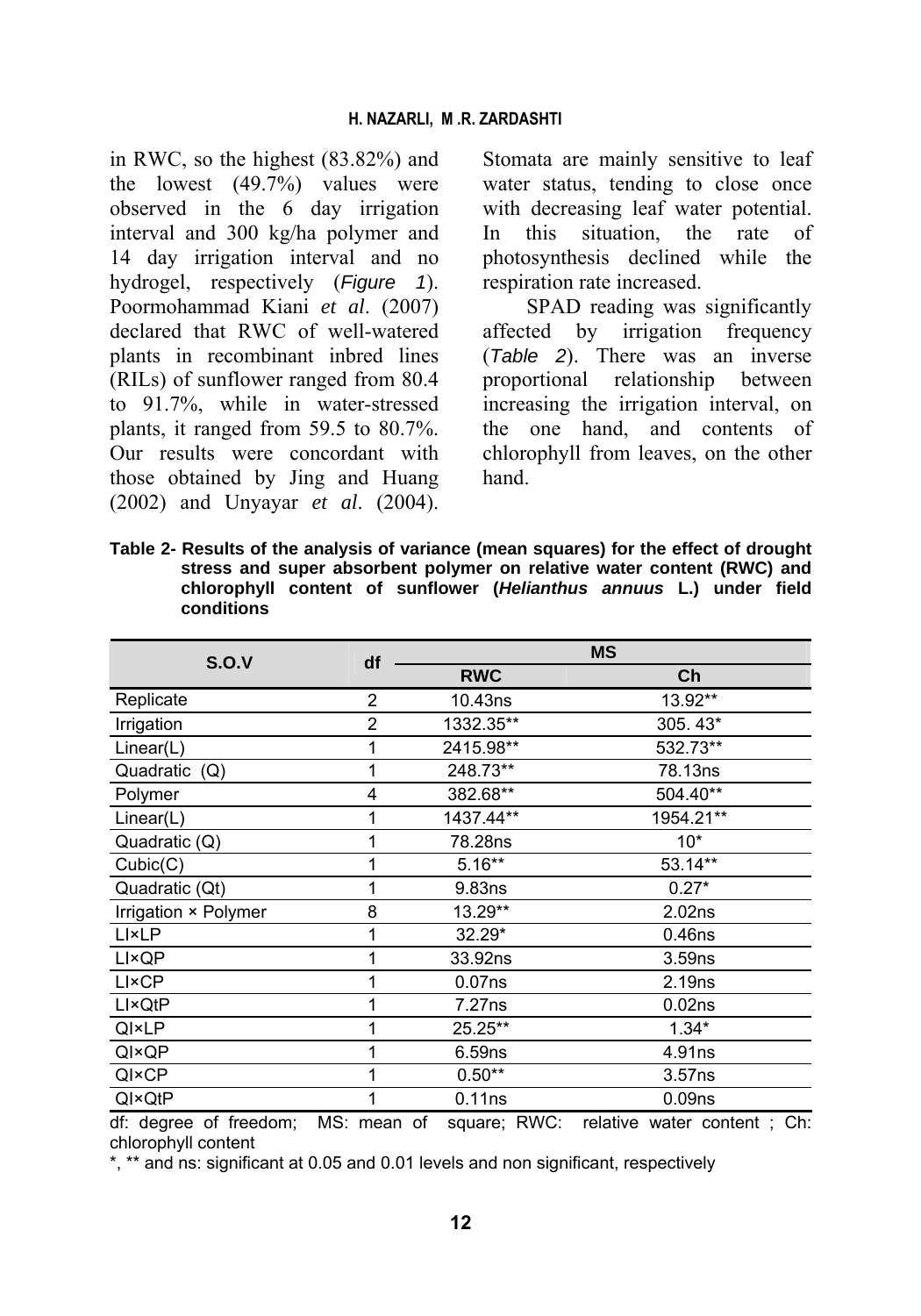#### **EFFECT OF DROUGHT STRESS ON SUNFLOWER AGRONOMICAL TRAITS**

Polynomial models of chlorophyll concentration trait were equal with  $Ch = 42.801 - 4.547$  l + 0.174  $1^2$  and Ch = 8.651 - 0.0147 P +  $521\times10^{6}$  P<sup>2</sup> – 366  $\times10^{9}$  P<sup>3</sup> – 2 $\times10^{9}$  $D<sup>4</sup>$ 

Ahmadi and Baker (2000) showed that the moderate water stress (15% of FC) has significantly reduced the content of chlorophyll from wheat leaf.

Retardation in the content of photosynthetic pigment, because of water stress, was attributed to the ultra structural deformation of plastids, including the protein membranes forming thylakoids, which in turn cause untying of photo system 2, which captures photons, so its efficiency declined, thus causing declines in electron transfer, ATP and NADPH production and eventually CO<sub>2</sub> fixation processes (Maslenkova and Toncheva (1997) and Zhang *et al*. (2006)).

### **REFERENCES**

- **Abedi-koupai J. and J. Asadkazemi, 2006** - *Effect of a hydrophilic polymer on the field performance of an ornamental plant (Cupressus arizonica) under reduced irrigation regimes.* Iranian Polymer Journal, 15: 715-725
- **Ahmadi A. and D.A. Baker, 2000** *Stomatal and nonstomatal limitations of photosynthesis under water stress conditions in wheat plant.* Iranian Journal of Agriculture Science, 31: 813-825
- **Allahdadi I., F. Yazdani, G.A. Akbari and S.M. Behbahani, 2005** - *Evaluation of the effect of different rates of superabsorbent polymer (superab A200) on soybean yield and yield*

*component (Glysin max L.).* Third Specialized training course and seminar on the application of superabsorbent hydrogel in agriculture, IPP, Iran, 20-32

- **Boman D.C. and R.Y. Evans, 1991** *Calcium inhibition of polyacrylamide gel hydration is partially reversible by potassium.* Hortic. Sci., 26: 1063- 1065
- **Boyer J.S., 1988** *Cell enlargement and growth – induced water potentials.* Physiol. Plant, 73: 311-316
- **Chimenti C., A. Pearson and J. Hall, 2002**- *Osmotic adjustment and yield maintenance under drought in sunflower.* Field Crops Research, 75: 235-246
- **Erdem T. and L. Delibas, 2003** *Yield response of sunflower to water stress under Tekirdag condition.*  HELIA, 38: 149-158
- **Goksoy A.T., A.O. Demir, Z.M. Turan and N. Dagustu, 2004** - *Responses of sunflower to limited irrigation at different growth stages.* Filed Crops Research, 87: 167-178
- **Human J.J., D. Dutoit, H.D. Bezuidenhout and L.P. Bruyn, 1990** - *The influence of plant water stress on net photosynthesis and yield of sunflower.* Crop Science, 164: 231-241
- **Jiang Y. and B. Huang, 2002** *Protein alterations in tall fescue in response to drought stress and abscisic acid.*  Crop Science, 42: 202-207
- **Johnson M.S. and R.T. Leah, 1990** *Effects of superabsorbent polyacrylamides on efficiency of water use by crop seedlings*. J. Sci. Food Agric., 52: 431-434
- **Johnson M.S. and C.J. Veltkamp, 1985-** *Structure and functioning of waterstorage agriculture polyacrylamides.*  J. Sci. Food and Agric., 36: 789-793
- **Karam F., R. Masaad, T. Sfeir, O. Mounzer and Y. Rouphael, 2007** - *Evapotranspiration and seed yield of field-grown soybean under deficit irrigation conditions.* Agr. Water Management, 75: 226-244